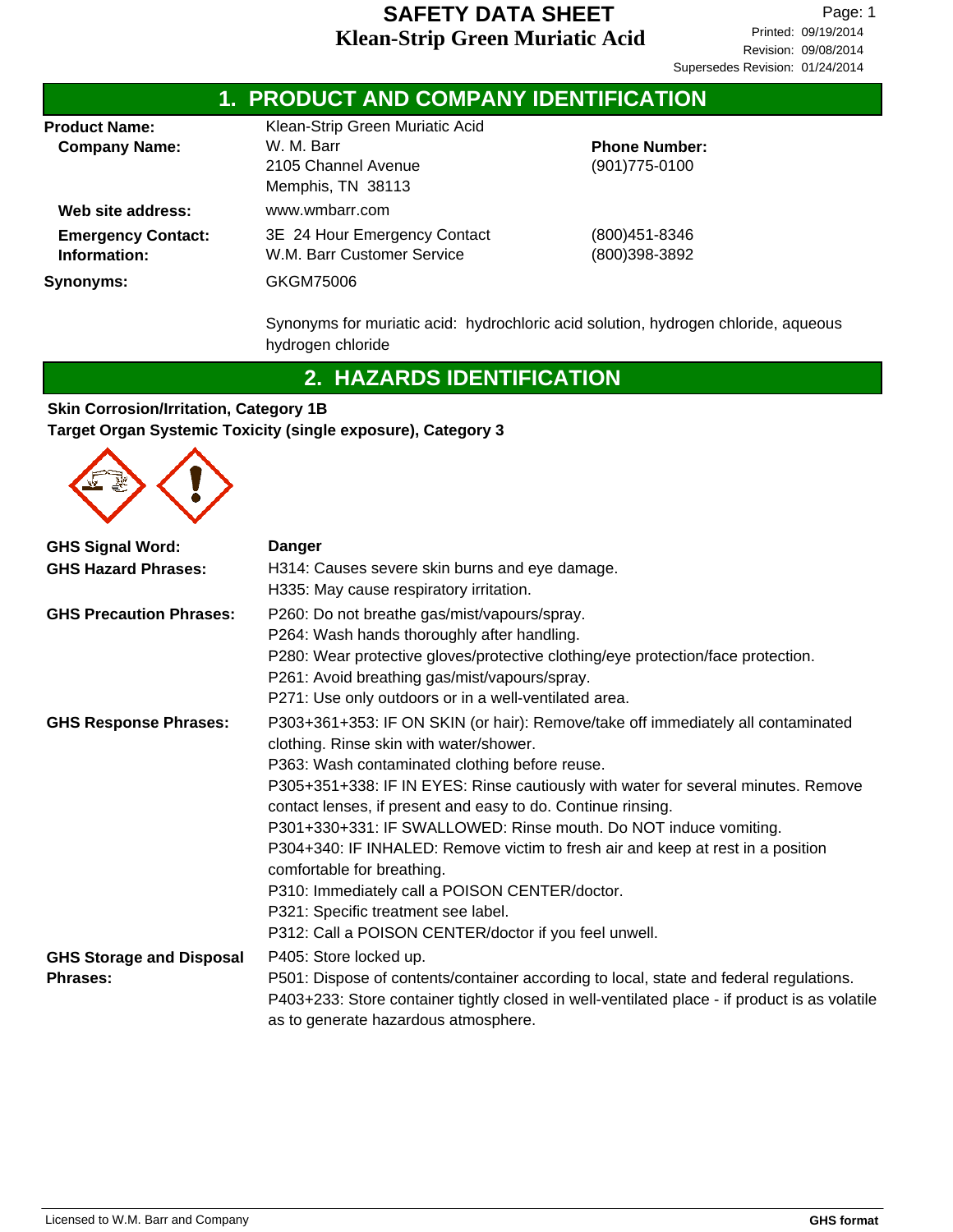Revision: 09/08/2014 Printed: 09/19/2014 Page: 2 Supersedes Revision: 01/24/2014

Hazard Rating System: **INSTERT HALL THE REAL THE REAL THE REAL THE REAL THE REAL THE REAL FILM REAL PROPERTY REAL PROPERTY REAL PROPERTY REAL PROPERTY REAL PROPERTY REAL PROPERTY REAL PROPERTY REAL PROPERTY REAL PROPERTY R** Special Hazard **Health** Flammability **HEALTH FLAMMABILITY PPE PHYSICAL 3 0 0 \* H 3 0 1 HMIS:**  $\begin{bmatrix} \bullet & \bullet & \bullet \\ \bullet & \bullet & \bullet \end{bmatrix}$  NFPA: **OSHA Regulatory Status:** This material is classified as hazardous under OSHA regulations. Inhalation Acute Exposure Effects: Inhalation of muriatic acid vapors can cause irritation of respiratory tract, burns, pulmonary edema, and coughing. Inhalation long term exposure: Long term exposure to muriatic acid can cause erosion of the teeth. Skin Contact Acute Exposure Effects: May cause severe burns, irritation, pain, and ulceration. Skin contact long term exposure: May cause dermatitis. Eye Contact Acute Exposure Effects: May cause severe burns, eye damage, and blindness. Eye contact long term exposure: No effects are known. Ingestion Acute Exposure Effects: Poison. May be fatal if swallowed. May cause severe irritation, perforation of the intestinal tract, and burns in mouth, pharynx, and gastrointestinal tract. May cause intense pain, nausea, vomiting, bleeding, circulating collapse, and shock.

**Medical Conditions Generally** Respiratory system (including asthma and other breathing disorders) **Aggravated By Exposure:**

|           |                                       | 3. COMPOSITION/INFORMATION ON INGREDIENTS |
|-----------|---------------------------------------|-------------------------------------------|
| CAS#      | Hazardous Components (Chemical Name)  | <b>Concentration</b>                      |
| 7647-01-0 | Hydrochloric acid {Hydrogen chloride} | $20.0 \%$                                 |

**Potential Health Effects (Acute and Chronic):**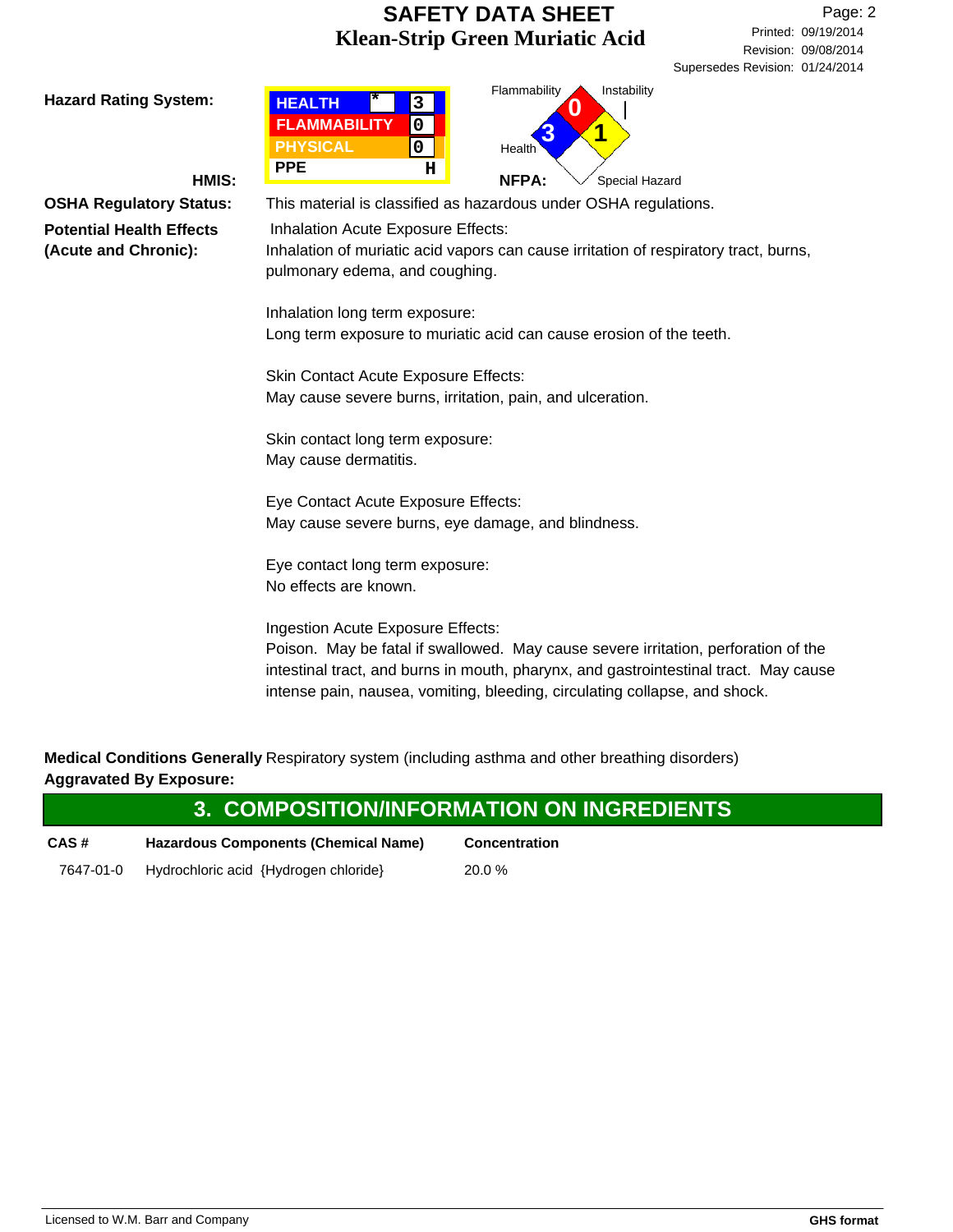| <b>4. FIRST AID MEASURES</b>                                                                 |                                                                                                                                                                                                                                                                                                                                                                                                              |  |  |  |
|----------------------------------------------------------------------------------------------|--------------------------------------------------------------------------------------------------------------------------------------------------------------------------------------------------------------------------------------------------------------------------------------------------------------------------------------------------------------------------------------------------------------|--|--|--|
| <b>Emergency and First Aid</b><br><b>Procedures:</b>                                         | Inhalation:<br>If user experiences breathing difficulty, move to air free of vapors. Administer oxygen or<br>artificial respiration until medical assistance can be rendered. Obtain medical attention<br>immediately.                                                                                                                                                                                       |  |  |  |
|                                                                                              | <b>Skin Contact:</b><br>Wash with soap and large quantities of water and remove contaminated clothing,<br>jewelry, and shoes immediately. Wash for 15 minutes. If irritation persists, seek medical<br>attention.                                                                                                                                                                                            |  |  |  |
|                                                                                              | Eye Contact:<br>Immediately begin to flush with large quantities of water, remove any contact lens.<br>Continue to flush with water for at least 15 minutes, forcibly holding eyelids apart to<br>ensure complete irrigation of all of the eye and lid tissues. Flushing the eyes with water<br>within several seconds is essential to achieve maximum effectiveness. Seek immediate<br>medical attention.   |  |  |  |
|                                                                                              | Ingestion:<br>Do not induce vomiting. Give milk of magnesia or large amounts of water. Never give<br>anything by mouth to an unconscious person. Call your poison control center, hospital<br>emergency room or physician immediately for instructions. If vomiting occurs<br>spontaneously, keep airway clear. Give more water when vomiting stops.                                                         |  |  |  |
| <b>Signs and Symptoms Of</b><br><b>Exposure:</b>                                             | See Potential Health Effects.                                                                                                                                                                                                                                                                                                                                                                                |  |  |  |
| <b>Note to Physician:</b>                                                                    | Call your local poison control center for further information.                                                                                                                                                                                                                                                                                                                                               |  |  |  |
|                                                                                              | The absence of visible signs or symptoms of burns does not reliably exclude the<br>presence of actual tissue damage. Probable mucosal damage may contraindicate the<br>use of gastric lavage.                                                                                                                                                                                                                |  |  |  |
|                                                                                              | <b>5. FIRE FIGHTING MEASURES</b>                                                                                                                                                                                                                                                                                                                                                                             |  |  |  |
| <b>Flash Pt:</b>                                                                             | No data.                                                                                                                                                                                                                                                                                                                                                                                                     |  |  |  |
| <b>Explosive Limits:</b>                                                                     | LEL: No data.<br>UEL: No data.                                                                                                                                                                                                                                                                                                                                                                               |  |  |  |
| <b>Autoignition Pt:</b>                                                                      | No data.                                                                                                                                                                                                                                                                                                                                                                                                     |  |  |  |
| Suitable Extinguishing Media: Use extinguishing agent suitable for type of surrounding fire. |                                                                                                                                                                                                                                                                                                                                                                                                              |  |  |  |
| <b>Fire Fighting Instructions:</b>                                                           | Keep unnecessary people away, isolate hazard area and deny entry. Wear NIOSH<br>approved positive -pressure self-contained breathing apparatus. Storage containers<br>exposed to fire should be kept cool with water spray to prevent pressure build-up. Stay<br>away from heads of containers that have been exposed to intense heat or flame. Move<br>containers from fire if it can be done without risk. |  |  |  |
| <b>Flammable Properties and</b><br>Hazards:                                                  | Non-flammable.                                                                                                                                                                                                                                                                                                                                                                                               |  |  |  |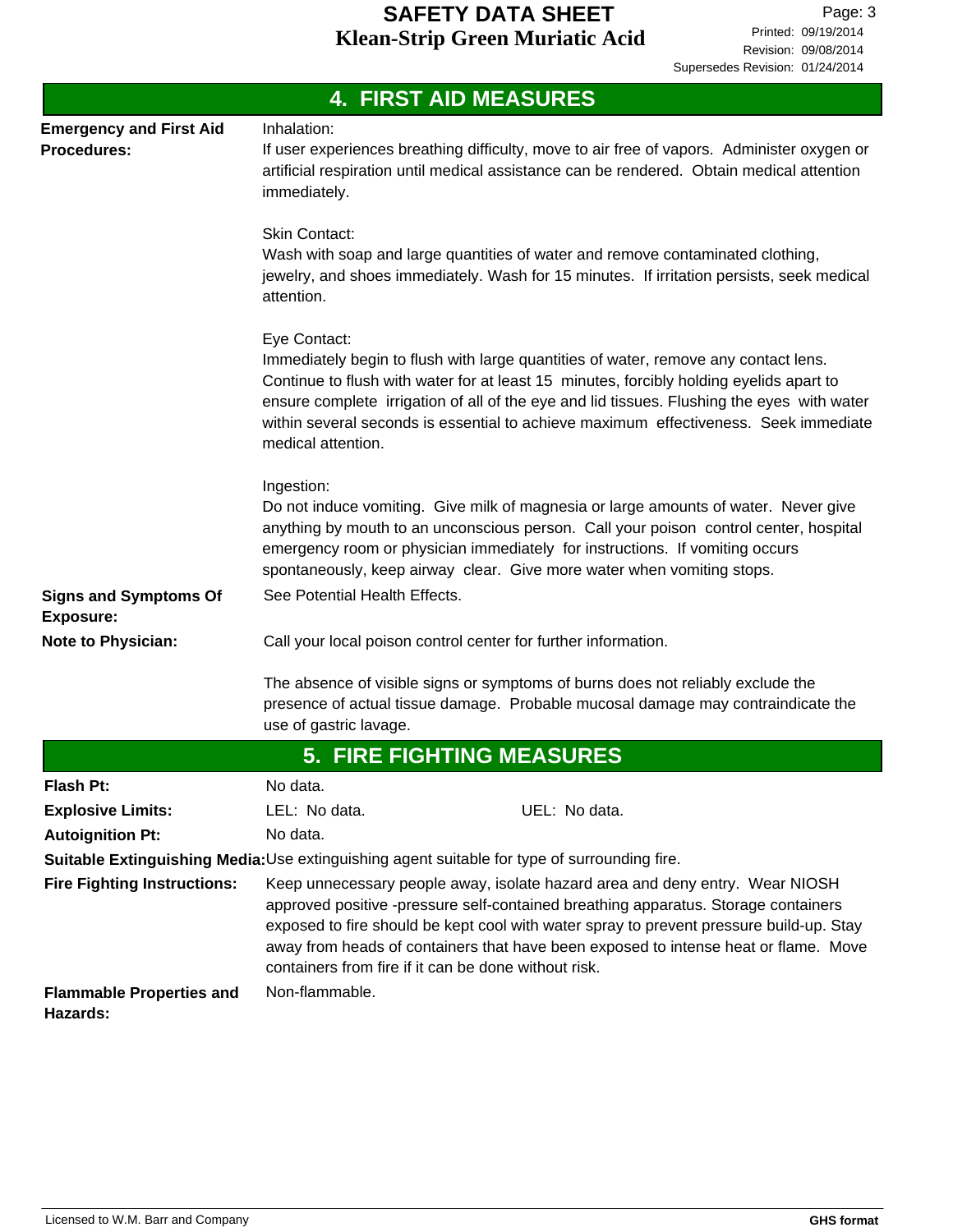| <b>6. ACCIDENTAL RELEASE MEASURES</b>                                          |                                                                                                                                                                                                                                                                                                                                                                                                                                                                                                                                                       |  |  |
|--------------------------------------------------------------------------------|-------------------------------------------------------------------------------------------------------------------------------------------------------------------------------------------------------------------------------------------------------------------------------------------------------------------------------------------------------------------------------------------------------------------------------------------------------------------------------------------------------------------------------------------------------|--|--|
| <b>Steps To Be Taken In Case</b><br><b>Material Is Released Or</b><br>Spilled: | Small Spills:<br>Keep unnecessary people away and isolate hazard area. Wear appropriate personal<br>protective equipment. Take up liquid with sand, earth or other noncombustible<br>absorbent material and place in a plastic container where applicable. Material may be<br>neutralized with baking soda, soda ash, or dilute caustic soda. Stay upwind, out of low<br>areas, and ventilate closed spaces before entering.                                                                                                                          |  |  |
|                                                                                | Large Spills:<br>Evacuation of surrounding area may be necessary for large spills. Wear appropriate<br>personal protective equipment. Completely contain spilled material with dikes, sandbags,<br>etc. Shut off ventilation system if needed. Reprocess or reuse if possible. Neutralize<br>with soda ash or dilute caustic soda. Collect with appropriate absorbent and place into<br>suitable container. Keep out of sewers and water supplies. This material is acidic and<br>may lower the pH of the surface waters with low buffering capacity. |  |  |
|                                                                                | 7. HANDLING AND STORAGE                                                                                                                                                                                                                                                                                                                                                                                                                                                                                                                               |  |  |
| <b>Precautions To Be Taken in</b><br>Handling:                                 | Read carefully all cautions and directions on product label before use. Since empty<br>container retains residue, follow all label warnings even after container is empty.<br>Dispose of empty container according to all regulations. Do not reuse this container.                                                                                                                                                                                                                                                                                   |  |  |
|                                                                                | Avoid breathing vapor or mist. Do not get in eyes, on skin, or on clothing. Wash<br>thoroughly after handling.                                                                                                                                                                                                                                                                                                                                                                                                                                        |  |  |
|                                                                                | When mixing, slowly add acid to water to minimize heat generation and spattering.<br>Never add water to acid.                                                                                                                                                                                                                                                                                                                                                                                                                                         |  |  |
|                                                                                | Keep container tightly closed when not in use. Keep container properly labeled.                                                                                                                                                                                                                                                                                                                                                                                                                                                                       |  |  |
| <b>Precautions To Be Taken in</b><br>Storing:                                  | Keep container tightly closed when not in use. Store in a cool, dry place away from<br>direct sunlight and heat to avoid container deterioration. Avoid storage at extreme high<br>or low temperatures. Protect from freezing. Keep container properly labeled. Keep<br>separated from incompatible substances.                                                                                                                                                                                                                                       |  |  |
|                                                                                | Store in acid-resistant plastic, glass containers, or rubber-lined steel containers. Do not                                                                                                                                                                                                                                                                                                                                                                                                                                                           |  |  |

store in aluminum containers or use aluminum fittings or transfer lines.

# **8. EXPOSURE CONTROLS/PERSONAL PROTECTION**

| CAS#      | <b>Partial Chemical Name</b>          | <b>OSHA TWA</b> | <b>ACGIH TWA</b> | <b>Other Limits</b> |
|-----------|---------------------------------------|-----------------|------------------|---------------------|
| 7647-01-0 | Hydrochloric acid {Hydrogen chloride} | CEIL: 5 ppm     | CEIL: 2 ppm)     | No data.            |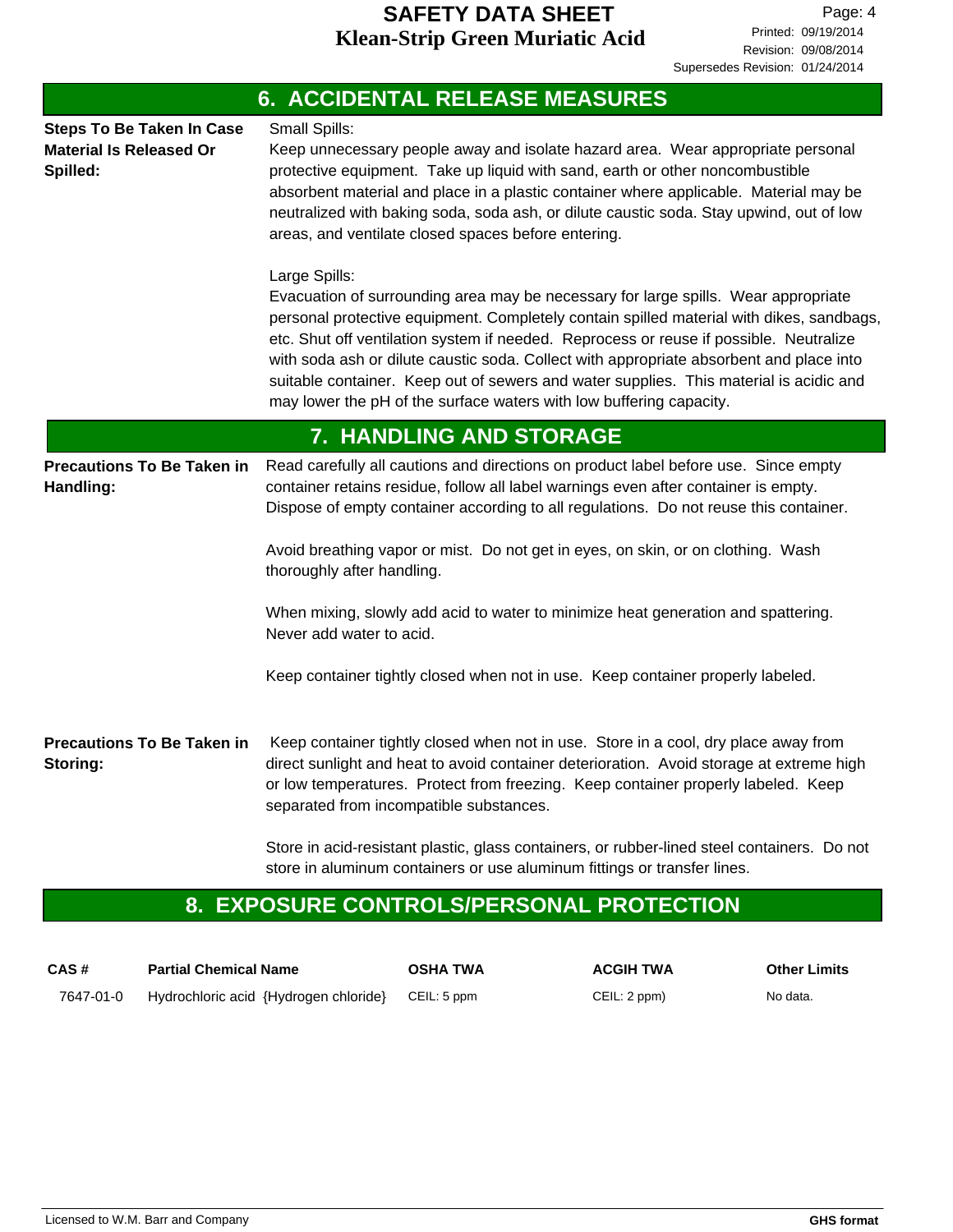Revision: 09/08/2014 Printed: 09/19/2014 Page: 5 Supersedes Revision: 01/24/2014

| <b>Respiratory Equipment</b><br>(Specify Type):    | Where vapor concentration exceeds or is likely to exceed applicable exposure limits, a<br>NIOSH approved respirator with acid gas cartridges is required. When an air-purifying<br>respirator is not adequate or for spills and/or emergencies of unknown concentrations, a<br>NIOSH approved self-contained breathing apparatus or airline respirator with full-face<br>piece is required. A respiratory protection program that meets 29 CFR 1910.134 must<br>be followed whenever workplace conditions warrant use of a respirator. |
|----------------------------------------------------|----------------------------------------------------------------------------------------------------------------------------------------------------------------------------------------------------------------------------------------------------------------------------------------------------------------------------------------------------------------------------------------------------------------------------------------------------------------------------------------------------------------------------------------|
|                                                    | For OSHA controlled work place and other regular users. Use only with adequate<br>ventilation under engineered air control systems designed to prevent exceeding<br>appropriate TLV.                                                                                                                                                                                                                                                                                                                                                   |
|                                                    | For occasional consumer use, where engineered air control is not feasible, use properly<br>maintained and properly fitted NIOSH approved respirator. A dust mask does not<br>provide protection against vapors.                                                                                                                                                                                                                                                                                                                        |
| <b>Eye Protection:</b>                             | Safety glasses with side shields. Wearing chemical goggles with a face shield is<br>recommended to safeguard against potential eye contact, irritation, or injury. Contact<br>lenses should not be worn.                                                                                                                                                                                                                                                                                                                               |
|                                                    | Provide an emergency eyewash station or quick drench shower in the immediate work<br>area.                                                                                                                                                                                                                                                                                                                                                                                                                                             |
| <b>Protective Gloves:</b>                          | Wear impermeable gloves. Gloves contaminated with product should be discarded.<br>Promptly remove clothing that becomes soiled with products.                                                                                                                                                                                                                                                                                                                                                                                          |
| <b>Other Protective Clothing:</b>                  | Wear chemical resistant clothing and rubber boots when potential for contact with the<br>material exists.                                                                                                                                                                                                                                                                                                                                                                                                                              |
|                                                    | Various application methods can dictate use of additional protective safety equipment,<br>such as impermeable aprons, etc., to minimize exposure.                                                                                                                                                                                                                                                                                                                                                                                      |
|                                                    | Before reuse, thoroughly clean any clothing or protective equipment that has been<br>contaminated by prior use. Discard any clothing or other protective equipment that<br>cannot be decontaminated, such as gloves or shoes.                                                                                                                                                                                                                                                                                                          |
| <b>Engineering Controls</b><br>(Ventilation etc.): | Use closed system when possible. Provide local exhaust ventilation where vapor or mist<br>may be generated. Ensure compliance with applicable exposure limits.                                                                                                                                                                                                                                                                                                                                                                         |
| Work/Hygienic/Maintenance<br><b>Practices:</b>     | Use only with adequate ventilation to prevent build-up of vapors. Open all windows and<br>doors. Use only with a cross ventilation of moving fresh air across the work area. If<br>strong odor is noticed or you experience slight dizziness, headache, nausea, burning<br>sensations, or eye-watering -- Stop -- ventilation is inadequate. Leave area immediately.<br>A source of clean water should be available in the work area for flushing of eyes and<br>skin.                                                                 |
|                                                    | Wash hands thoroughly after use and before eating, drinking, or smoking. Do not eat,<br>drink, or smoke in the work area. Discard any clothing or other protective equipment that<br>cannot be decontaminated.                                                                                                                                                                                                                                                                                                                         |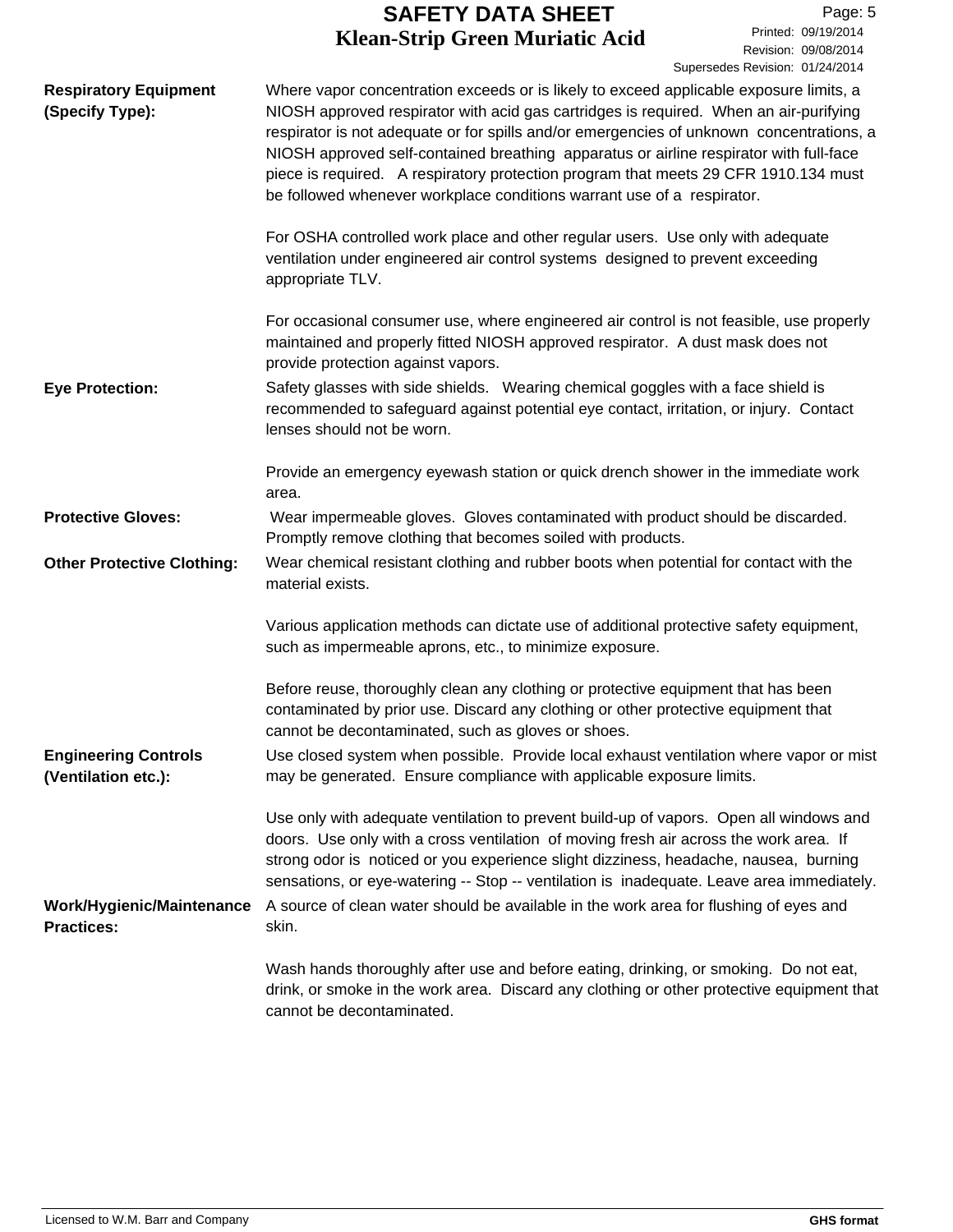|                                                             | 9. PHYSICAL AND CHEMICAL PROPERTIES                                                                                                                                                                                                                                                                                                                                                                                                              |
|-------------------------------------------------------------|--------------------------------------------------------------------------------------------------------------------------------------------------------------------------------------------------------------------------------------------------------------------------------------------------------------------------------------------------------------------------------------------------------------------------------------------------|
| <b>Physical States:</b>                                     | [ ] Solid<br>[X] Liquid<br>$[$ ] Gas                                                                                                                                                                                                                                                                                                                                                                                                             |
| <b>Appearance and Odor:</b>                                 | water white, free and clear                                                                                                                                                                                                                                                                                                                                                                                                                      |
|                                                             |                                                                                                                                                                                                                                                                                                                                                                                                                                                  |
|                                                             | potential slight pungent odor                                                                                                                                                                                                                                                                                                                                                                                                                    |
| <b>Melting Point:</b>                                       | $-59.00C$                                                                                                                                                                                                                                                                                                                                                                                                                                        |
| <b>Boiling Point:</b>                                       | 108.00 C                                                                                                                                                                                                                                                                                                                                                                                                                                         |
| <b>Autoignition Pt:</b>                                     | No data.                                                                                                                                                                                                                                                                                                                                                                                                                                         |
| <b>Flash Pt:</b>                                            | No data.                                                                                                                                                                                                                                                                                                                                                                                                                                         |
| <b>Explosive Limits:</b>                                    | LEL: No data.<br>UEL: No data.                                                                                                                                                                                                                                                                                                                                                                                                                   |
| Specific Gravity (Water = 1):                               | 1.092 - 1.097                                                                                                                                                                                                                                                                                                                                                                                                                                    |
| Density:                                                    | 9.09 LB/GA                                                                                                                                                                                                                                                                                                                                                                                                                                       |
| Vapor Pressure (vs. Air or                                  | 0.2 MM HG                                                                                                                                                                                                                                                                                                                                                                                                                                        |
| mm Hg):                                                     |                                                                                                                                                                                                                                                                                                                                                                                                                                                  |
| Vapor Density (vs. Air = 1):                                | > 1                                                                                                                                                                                                                                                                                                                                                                                                                                              |
| <b>Evaporation Rate:</b>                                    | < 1                                                                                                                                                                                                                                                                                                                                                                                                                                              |
| <b>Solubility in Water:</b>                                 | 100 %                                                                                                                                                                                                                                                                                                                                                                                                                                            |
| pH:                                                         | < 1                                                                                                                                                                                                                                                                                                                                                                                                                                              |
| <b>Percent Volatile:</b>                                    | 100.0 % by weight.                                                                                                                                                                                                                                                                                                                                                                                                                               |
|                                                             | <b>10. STABILITY AND REACTIVITY</b>                                                                                                                                                                                                                                                                                                                                                                                                              |
| Stability:                                                  | Unstable [ ]<br>Stable $[X]$                                                                                                                                                                                                                                                                                                                                                                                                                     |
| <b>Conditions To Avoid -</b>                                | No data available.                                                                                                                                                                                                                                                                                                                                                                                                                               |
| Instability:                                                |                                                                                                                                                                                                                                                                                                                                                                                                                                                  |
| Avoid:                                                      | Incompatibility - Materials To Incompatible with strong oxidizing agents, strong caustics, alkalis and alkali metals,<br>mercuric sulfate, perchloric acid, carbides of calcium, cesium, rubidium, acetylides of<br>cesium and rubidium, phosphides of calcium and uranium, lithium silicide, cyanides<br>(which may produce lethal concentrations of hydrocyanic acid), and common and active<br>metals (which produce flammable hydrogen gas). |
|                                                             | Hazardous Decomposition Or Thermal decomposition may produce hydrogen chloride vapors and toxic gases.                                                                                                                                                                                                                                                                                                                                           |
| <b>Byproducts:</b>                                          |                                                                                                                                                                                                                                                                                                                                                                                                                                                  |
| <b>Possibility of Hazardous</b>                             | Will occur [ ]<br>Will not occur $[X]$                                                                                                                                                                                                                                                                                                                                                                                                           |
| <b>Reactions:</b>                                           |                                                                                                                                                                                                                                                                                                                                                                                                                                                  |
| <b>Conditions To Avoid -</b><br><b>Hazardous Reactions:</b> | No data available.                                                                                                                                                                                                                                                                                                                                                                                                                               |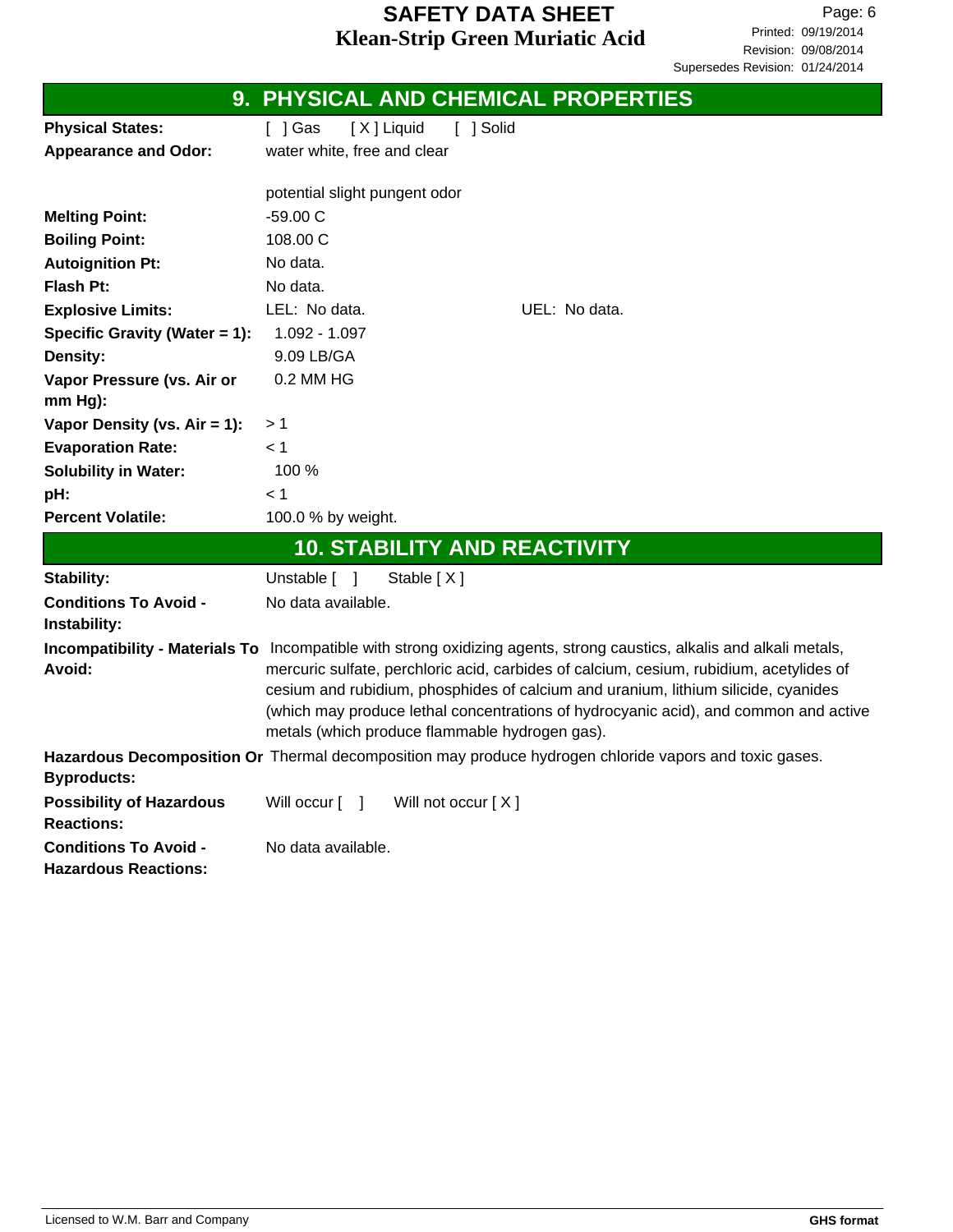Revision: 09/08/2014 Printed: 09/19/2014 Page: 7 Supersedes Revision: 01/24/2014

|                                                    |                                                                                                                                        | <b>11. TOXICOLOGICAL INFORMATION</b>                                                                                                                                                                                                                                                                                                                                                                                                                                                                                                   |                                                                                                                          |             |              |                   |
|----------------------------------------------------|----------------------------------------------------------------------------------------------------------------------------------------|----------------------------------------------------------------------------------------------------------------------------------------------------------------------------------------------------------------------------------------------------------------------------------------------------------------------------------------------------------------------------------------------------------------------------------------------------------------------------------------------------------------------------------------|--------------------------------------------------------------------------------------------------------------------------|-------------|--------------|-------------------|
|                                                    | <b>Toxicological Information:</b>                                                                                                      | No data available.                                                                                                                                                                                                                                                                                                                                                                                                                                                                                                                     |                                                                                                                          |             |              |                   |
| CAS#                                               |                                                                                                                                        | <b>Hazardous Components (Chemical Name)</b>                                                                                                                                                                                                                                                                                                                                                                                                                                                                                            | <b>NTP</b>                                                                                                               | <b>IARC</b> | <b>ACGIH</b> | <b>OSHA</b>       |
| 7647-01-0                                          |                                                                                                                                        | Hydrochloric acid {Hydrogen chloride}                                                                                                                                                                                                                                                                                                                                                                                                                                                                                                  | n.a.                                                                                                                     | 3           | A4           | n.a.              |
|                                                    |                                                                                                                                        | <b>12. ECOLOGICAL INFORMATION</b>                                                                                                                                                                                                                                                                                                                                                                                                                                                                                                      |                                                                                                                          |             |              |                   |
| <b>General Ecological</b><br>Information:          |                                                                                                                                        | No data available.                                                                                                                                                                                                                                                                                                                                                                                                                                                                                                                     |                                                                                                                          |             |              |                   |
|                                                    |                                                                                                                                        | <b>13. DISPOSAL CONSIDERATIONS</b>                                                                                                                                                                                                                                                                                                                                                                                                                                                                                                     |                                                                                                                          |             |              |                   |
| <b>Waste Disposal Method:</b>                      |                                                                                                                                        | Dispose in accordance with applicable local, state, and federal regulations.                                                                                                                                                                                                                                                                                                                                                                                                                                                           |                                                                                                                          |             |              |                   |
|                                                    |                                                                                                                                        | <b>14. TRANSPORT INFORMATION</b>                                                                                                                                                                                                                                                                                                                                                                                                                                                                                                       |                                                                                                                          |             |              |                   |
| <b>UN/NA Number:</b>                               | <b>LAND TRANSPORT (US DOT):</b><br><b>DOT Hazard Class:</b>                                                                            | DOT Proper Shipping Name: UN1789, Hydrochloric Acid, 8, PGIII, LTD. QTY.                                                                                                                                                                                                                                                                                                                                                                                                                                                               |                                                                                                                          |             |              |                   |
| <b>Additional Transport</b><br>Information:        | <b>MARINE TRANSPORT (IMDG/IMO):</b><br><b>IMDG/IMO Shipping Name:</b><br>AIR TRANSPORT (ICAO/IATA):<br><b>ICAO/IATA Shipping Name:</b> | UN1789, Hydrochloric Acid, 8, PGIII, LTD. QTY.<br>UN1789, Hydrochloric Acid, 8, PGIII<br>For D.O.T. information, contact W.M. Barr Technical Services at 1-800-398-3892.                                                                                                                                                                                                                                                                                                                                                               |                                                                                                                          |             |              |                   |
|                                                    |                                                                                                                                        | <b>15. REGULATORY INFORMATION</b>                                                                                                                                                                                                                                                                                                                                                                                                                                                                                                      |                                                                                                                          |             |              |                   |
| 311/312 as indicated:                              | 'Hazard Categories' defined<br>for SARA Title III Sections                                                                             | <b>This material meets the EPA</b> [X] Yes [ ] No Acute (immediate) Health Hazard<br>[X] Yes [ ] No Chronic (delayed) Health Hazard<br>[ ] Yes [X] No Fire Hazard<br>[ ] Yes [X] No Sudden Release of Pressure Hazard<br>[X] Yes [ ] No Reactive Hazard                                                                                                                                                                                                                                                                                |                                                                                                                          |             |              |                   |
| CAS#<br>7647-01-0                                  |                                                                                                                                        | <b>Hazardous Components (Chemical Name)</b><br>Hydrochloric acid {Hydrogen chloride}                                                                                                                                                                                                                                                                                                                                                                                                                                                   | <b>Other US EPA or State Lists</b><br>CAA HAP, ODC: HAP; CWA NPDES: No; TSCA: Yes -<br>Inventory, 4 Test; CA PROP.65: No |             |              |                   |
| <b>Regulatory Information</b><br><b>Statement:</b> |                                                                                                                                        | All components of this material are listed on the TSCA Inventory or are exempt.                                                                                                                                                                                                                                                                                                                                                                                                                                                        |                                                                                                                          |             |              |                   |
|                                                    |                                                                                                                                        |                                                                                                                                                                                                                                                                                                                                                                                                                                                                                                                                        | <b>16. OTHER INFORMATION</b>                                                                                             |             |              |                   |
| <b>Revision Date:</b>                              |                                                                                                                                        | 09/08/2014                                                                                                                                                                                                                                                                                                                                                                                                                                                                                                                             |                                                                                                                          |             |              |                   |
| <b>Preparer Name:</b><br><b>This Product:</b>      |                                                                                                                                        | W.M. Barr EHS Department<br>Additional Information About No data available.                                                                                                                                                                                                                                                                                                                                                                                                                                                            | $(901)775-0100$                                                                                                          |             |              |                   |
| <b>Company Policy or</b><br>Disclaimer:            |                                                                                                                                        | The information contained herein is presented in good faith and believed to be accurate<br>as of the effective date shown above. This information is furnished without warranty of<br>any kind. Employers should use this information only as a supplement to other<br>information gathered by them and must make independent determination of suitability<br>and completeness of information from all sources to assure proper use of these<br>materials and the safety and health of employees. Any use of this data and information |                                                                                                                          |             |              |                   |
|                                                    | Licensed to W.M. Barr and Company                                                                                                      |                                                                                                                                                                                                                                                                                                                                                                                                                                                                                                                                        |                                                                                                                          |             |              | <b>GHS format</b> |